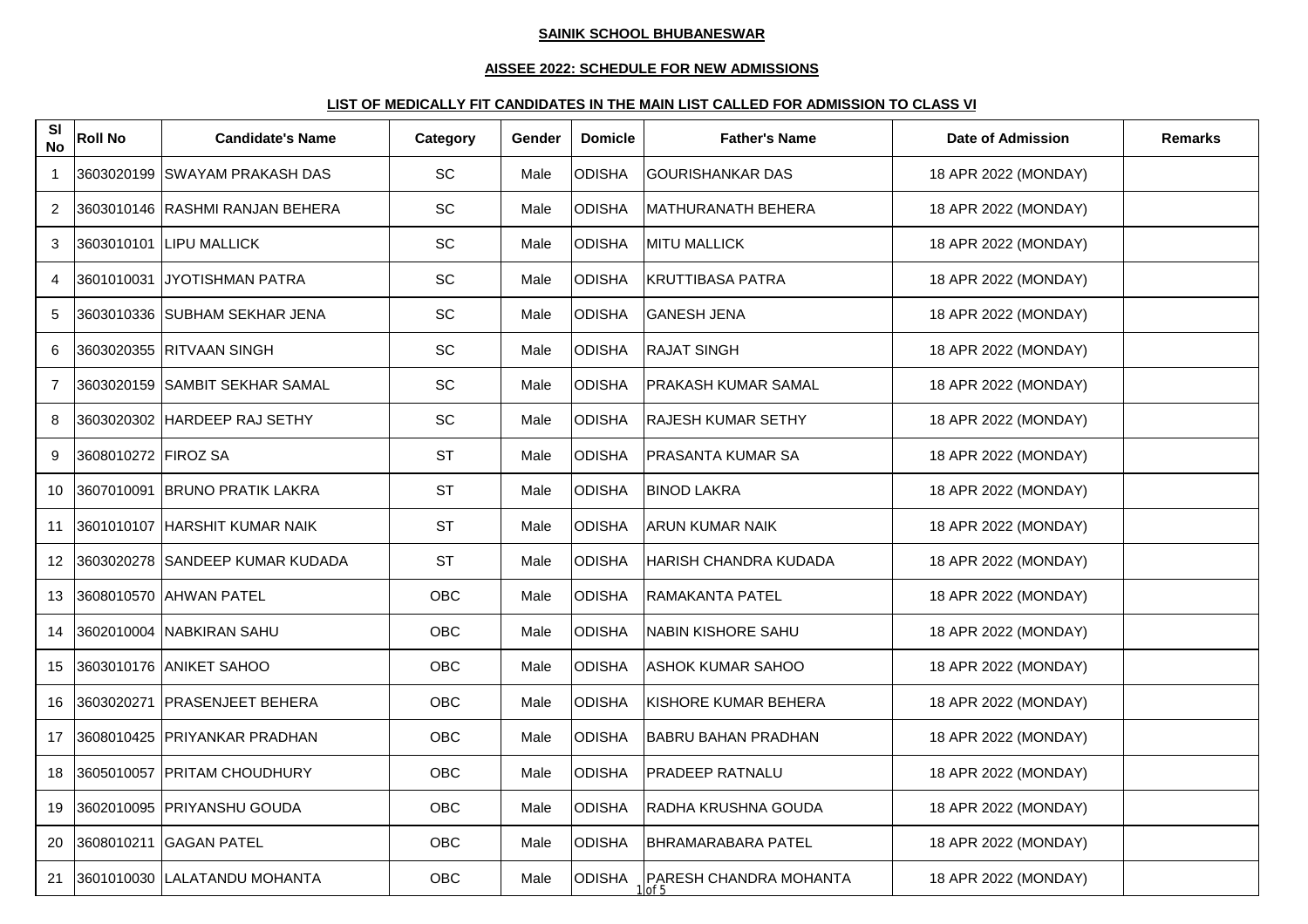# **AISSEE 2022: SCHEDULE FOR NEW ADMISSIONS**

| SI<br><b>No</b> | <b>Roll No</b> | <b>Candidate's Name</b>           | Category                                      | Gender | <b>Domicle</b> | <b>Father's Name</b>        | Date of Admission     | <b>Remarks</b> |
|-----------------|----------------|-----------------------------------|-----------------------------------------------|--------|----------------|-----------------------------|-----------------------|----------------|
| 22              |                | 3001030499 OMM JYOTIRMAYA PRADHAN | OBC                                           | Male   | <b>ODISHA</b>  | MALAYA KUMAR PRADHAN        | 19 APR 2022 (TUESDAY) |                |
| 23              |                | 3603020003 PRATYUSH PRUSETH       | OBC                                           | Male   | <b>ODISHA</b>  | <b>PRAMOD KUMAR PRUSETH</b> | 19 APR 2022 (TUESDAY) |                |
| 24              |                | 3604010111 ABINASH DEHURY         | OBC                                           | Male   | <b>ODISHA</b>  | <b>AJAY KUMAR DEHURY</b>    | 19 APR 2022 (TUESDAY) |                |
| 25              |                | 3603010060 SMRUTI RANJAN DAS      | OBC                                           | Male   | <b>ODISHA</b>  | <b>RABINDRA KUMAR DAS</b>   | 19 APR 2022 (TUESDAY) |                |
| 26              |                | 3601010096 GANESH SAMAL           | <b>DEF</b>                                    | Male   | <b>ODISHA</b>  | RADHASYAM SAMAL             | 19 APR 2022 (TUESDAY) |                |
| 27              |                | 3603010349 SAISHREE BEHURA        | <b>DEF</b>                                    | Male   | <b>ODISHA</b>  | <b>SUSIL KUMAR BEHURA</b>   | 19 APR 2022 (TUESDAY) |                |
| 28              |                | 3906010415 PIYUS MOHANTY          | <b>DEF</b>                                    | Male   | <b>ODISHA</b>  | DHANANJAYA MOHANTY          | 19 APR 2022 (TUESDAY) |                |
| 29              |                | 3603010234 MRIGEN PRATAP MISHRA   | <b>DEF</b>                                    | Male   | <b>ODISHA</b>  | <b>BIJAYA KUMAR MISHRA</b>  | 19 APR 2022 (TUESDAY) |                |
| 30              |                | 3601010121 IANSUMAN RATH          | <b>DEF</b>                                    | Male   | <b>ODISHA</b>  | SANJAYA KUMAR RATH          | 19 APR 2022 (TUESDAY) |                |
| 31              |                | 3114020181 ADITYA ROUT            | <b>DEF</b>                                    | Male   | <b>ODISHA</b>  | <b>ANIRUDHA ROUT</b>        | 19 APR 2022 (TUESDAY) |                |
| 32              |                | 2701020036 PRANJAL BALIYARSINGH   | <b>GEN</b>                                    | Male   | <b>ODISHA</b>  | PRANAYA KUMAR BALIYARSINGH  | 19 APR 2022 (TUESDAY) |                |
| 33              |                | 3603020293 MAHAVIR PATRA          | <b>GEN</b>                                    | Male   | <b>ODISHA</b>  | CHINAM AMAR AKBAR PATRA     | 19 APR 2022 (TUESDAY) |                |
| 34              |                | 3603020354 JJAY KUMAR MOHANTY     | <b>GEN</b>                                    | Male   | <b>ODISHA</b>  | <b>DIBYASIS MOHANTY</b>     | 19 APR 2022 (TUESDAY) |                |
| 35              |                | 3603010221 SHAIKH DANISH          | <b>GEN</b>                                    | Male   | <b>ODISHA</b>  | <b>SK ABDUL TAWAB</b>       | 19 APR 2022 (TUESDAY) |                |
| 36              |                | 3603010244 DEBANSHU KUMAR         | <b>GEN</b>                                    | Male   | <b>ODISHA</b>  | <b>SUMIT KUMAR GHOSE</b>    | 19 APR 2022 (TUESDAY) |                |
| 37              |                | 3601010095 AMAN MOHARANA          | <b>GEN</b>                                    | Male   | <b>ODISHA</b>  | UPENDRA KUMAR MOHARANA      | 19 APR 2022 (TUESDAY) |                |
| 38              |                | 3601010092 ARNAV BRAHMA           | <b>GEN</b>                                    | Male   | <b>ODISHA</b>  | <b>SAGAR KUMAR BRAHMA</b>   | 19 APR 2022 (TUESDAY) |                |
| 39              |                | 3603010191 SWAYAM BOHIDAR         | <b>GEN</b>                                    | Male   | <b>ODISHA</b>  | <b>SUDIP BOHIDAR</b>        | 19 APR 2022 (TUESDAY) |                |
| 40              |                | 3601010118 STHITAPRAJNA SHA       | <b>GEN</b>                                    | Male   | <b>ODISHA</b>  | <b>ABHIRAM SHA</b>          | 19 APR 2022 (TUESDAY) |                |
| 41              |                | 3607010109 OM SHANKAR RAY         | <b>OBC (UNDER</b><br><b>GENERAL</b><br>QUOTA) | Male   | <b>ODISHA</b>  | <b>BIRJU KUMAR RAY</b>      | 19 APR 2022 (TUESDAY) |                |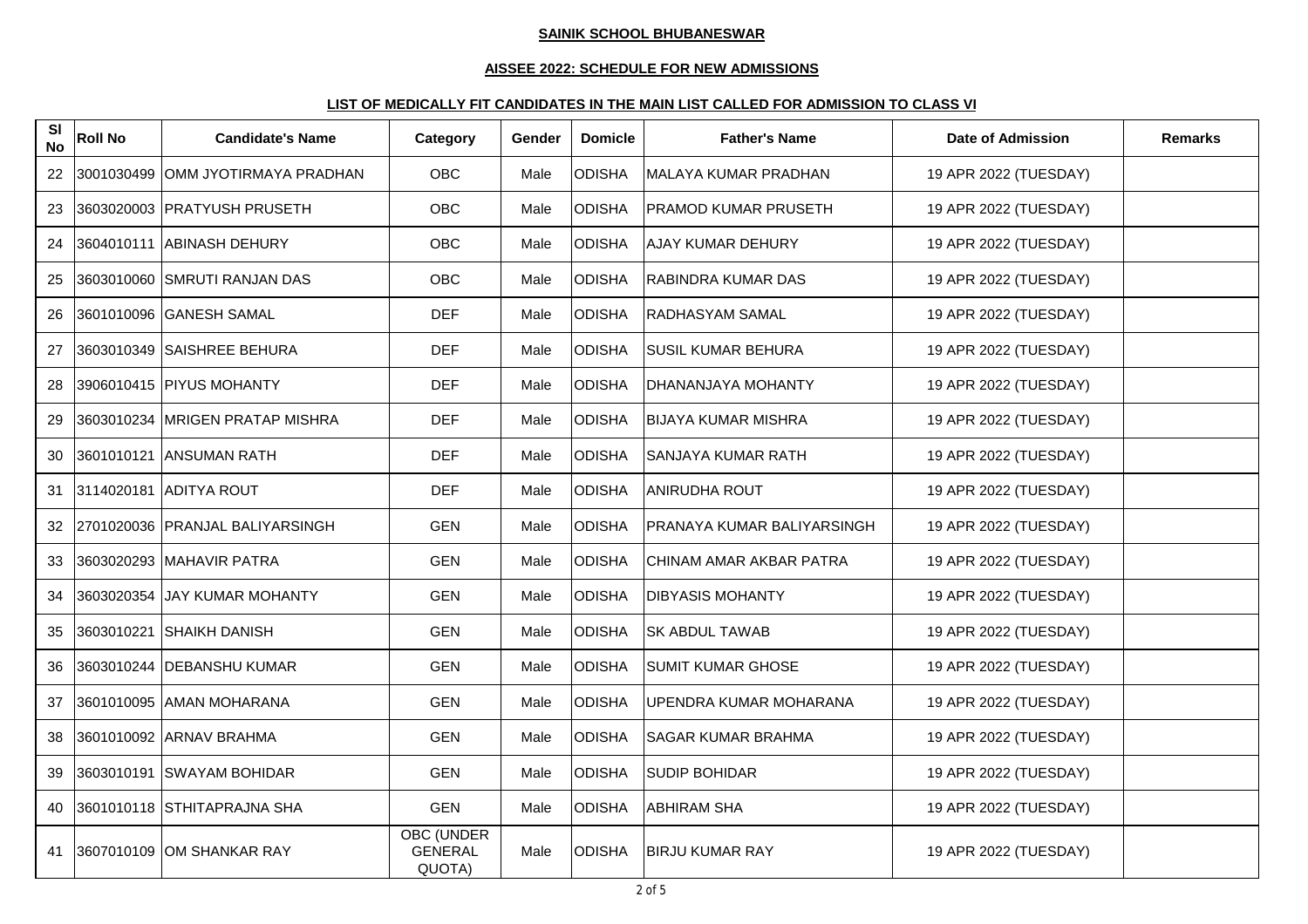#### **AISSEE 2022: SCHEDULE FOR NEW ADMISSIONS**

| <b>SI</b><br><b>No</b> | <b>Roll No</b>    | <b>Candidate's Name</b>             | Category                                      | Gender | <b>Domicle</b>                 | <b>Father's Name</b>         | <b>Date of Admission</b> | <b>Remarks</b> |
|------------------------|-------------------|-------------------------------------|-----------------------------------------------|--------|--------------------------------|------------------------------|--------------------------|----------------|
| 42                     |                   | 3604010068 SUPREET SOURAV BHUTIA    | <b>OBC (UNDER</b><br><b>GENERAL</b><br>QUOTA) | Male   | IODISHA                        | BISHNU CHARAN BHUTIA         | 19 APR 2022 (TUESDAY)    |                |
| 43                     |                   | 3602010093 PRASANJIT BEHERA         | <b>SC (UNDER</b><br><b>GENERAL</b><br>QUOTA)  | Male   | <b>ODISHA</b>                  | PRAKASH CHANDRA BEHERA       | 20 APR 2022 (WEDNESDAY)  |                |
| 44                     |                   | 3601010100 ANSHUMAN MAHUNTA         | <b>GEN</b>                                    | Male   | <b>ODISHA</b>                  | <b>JAYANTA MAHUNTA</b>       | 20 APR 2022 (WEDNESDAY)  |                |
| 45                     |                   | 2701020478 SAURAV KAP               | <b>GEN</b>                                    | Male   | <b>ODISHA</b>                  | <b>SUDARSAN KAP</b>          | 20 APR 2022 (WEDNESDAY)  |                |
| 46                     |                   | 3603010168 AYUSMAN SANTI            | <b>GEN</b>                                    | Male   | <b>ODISHA</b>                  | <b>BISWA PRAKASH SANTI</b>   | 20 APR 2022 (WEDNESDAY)  |                |
| 47                     |                   | 3603020408 PRATYUSH SWAIN           | <b>OBC (UNDER</b><br><b>GENERAL</b><br>QUOTA) | Male   | <b>ODISHA</b>                  | <b>BHANJAN KESHARI SWAIN</b> | 20 APR 2022 (WEDNESDAY)  |                |
| 48                     |                   | 13601010116   MURALI MANOHAR BHANJA | OBC (UNDER<br><b>GENERAL</b><br>QUOTA)        | Male   | <b>ODISHA</b>                  | HRUSIKESH BHANJA             | 20 APR 2022 (WEDNESDAY)  |                |
| 49                     |                   | 3603020062 DEV JYOTI MOHAPATRA      | <b>GEN</b>                                    | Male   | <b>ODISHA</b>                  | TAPAN MOHAPATRA              | 20 APR 2022 (WEDNESDAY)  |                |
| 50                     |                   | 3603020323 MANISI SAIVED            | <b>GEN</b>                                    | Male   | <b>ODISHA</b>                  | MANISI RAJARAO               | 20 APR 2022 (WEDNESDAY)  |                |
| 51                     |                   | 3606010023 BRIJESH KUMAR MAHAPATRA  | <b>GEN</b>                                    | Male   | <b>ODISHA</b>                  | RAJESH KUMAR MAHAPATRA       | 20 APR 2022 (WEDNESDAY)  |                |
| 52                     |                   | 1511020354  BHASKAR RAJ KASHYAP     | <b>SC</b>                                     | Male   | <b>BIHAR</b>                   | HRIDYA NAND                  | 20 APR 2022 (WEDNESDAY)  |                |
| 53                     |                   | 3110020006 SHASHWAT KIRAN MOHITE    | SC                                            | Male   | <b>MAHARA</b><br><b>SHTRA</b>  | KIRAN SHRIRANG MOHITE        | 20 APR 2022 (WEDNESDAY)  |                |
| 54                     | 4406010119 VIKASH |                                     | SC                                            | Male   | <b>UTTAR</b><br>PRADESH        | <b>SANJAY KUMAR</b>          | 20 APR 2022 (WEDNESDAY)  |                |
| 55                     |                   | 1702020246  MIHIR KUMAR JAGAT       | SC                                            | Male   | <b>CHHATTI</b><br><b>SGARH</b> | PRAFULLA KUMAR JAGAT         | 20 APR 2022 (WEDNESDAY)  |                |
| 56                     |                   | 1505011066 PRIYANSHU KUMAR          | <b>ST</b>                                     | Male   | <b>BIHAR</b>                   | <b>MANOJ THAKUR</b>          | 20 APR 2022 (WEDNESDAY)  |                |
| 57                     |                   | 1505010014 ADITYA DIWAKAR           | <b>OBC</b>                                    | Male   | <b>BIHAR</b>                   | RANDHIR DIWAKAR              | 20 APR 2022 (WEDNESDAY)  |                |
| 58                     |                   | 1511030403 VISHAL KUMAR             | <b>OBC</b>                                    | Male   | <b>BIHAR</b>                   | <b>AJAY KUMAR SINGH</b>      | 20 APR 2022 (WEDNESDAY)  |                |
| 59                     |                   | 3002010151 ASHWIN DHAKAR            | <b>OBC</b>                                    | Male   | MADHYA<br>PRADESH              | <b>BHOOPSINGH DHAKAR</b>     | 20 APR 2022 (WEDNESDAY)  |                |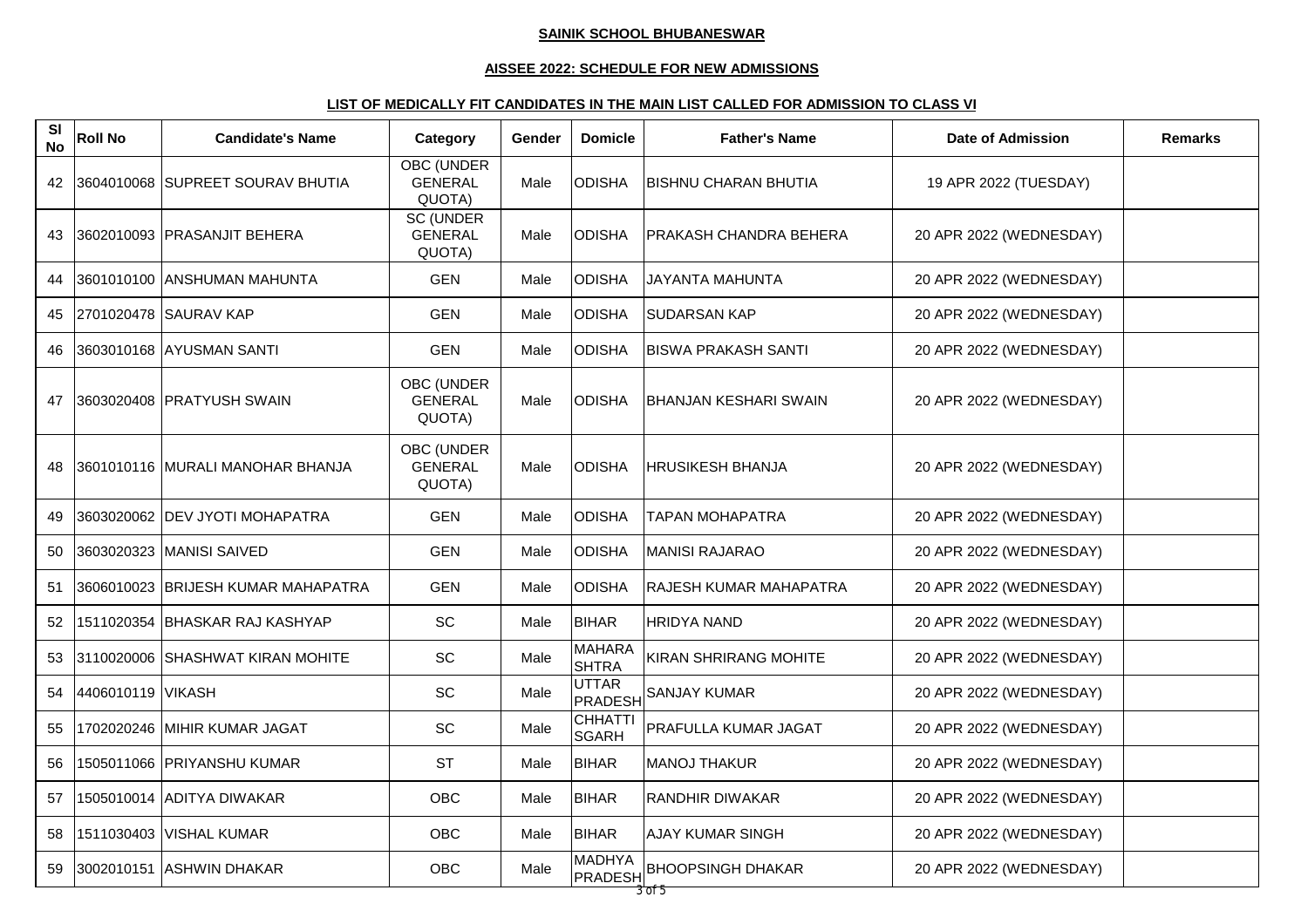# **AISSEE 2022: SCHEDULE FOR NEW ADMISSIONS**

| SI<br><b>No</b> | <b>Roll No</b>       | <b>Candidate's Name</b>                      | Category                                      | Gender | <b>Domicle</b>                | <b>Father's Name</b>          | <b>Date of Admission</b> | <b>Remarks</b> |
|-----------------|----------------------|----------------------------------------------|-----------------------------------------------|--------|-------------------------------|-------------------------------|--------------------------|----------------|
| 60              |                      | 1702010119 ARIN NAGAR                        | <b>OBC</b>                                    | Male   | CHHATTI<br>SGARH              | R B NAGAR                     | 20 APR 2022 (WEDNESDAY)  |                |
| 61              |                      | 1705020267 ADITYA RAJ RATHORE                | <b>OBC</b>                                    | Male   | <b>MAHARA</b><br><b>SHTRA</b> | C S P RATHORE                 | 20 APR 2022 (WEDNESDAY)  |                |
| 62              |                      | 3905030363 HIMANSHU RAJ                      | <b>DEF</b>                                    | Male   | <b>BIHAR</b>                  | HARESH KUMAR RAY              | 20 APR 2022 (WEDNESDAY)  |                |
| 63              |                      | 3905040180 AYUSH CHAUDHARY                   | <b>DEF</b>                                    | Male   | UTTAR<br>PRADESH              | <b>PAVAN KUMAR</b>            | 20 APR 2022 (WEDNESDAY)  |                |
| 64              |                      | 3002030093 MOHIT SINGH                       | <b>DEF</b>                                    | Male   | MADHYA<br><b>PRADESH</b>      | <b>DASHRATH SINGH</b>         | 21 APR 2022 (THURSDAY)   |                |
| 65              | 1505010877 ANKIT RAJ |                                              | SC (UNDER<br><b>GENERAL</b><br>QUOTA)         | Male   | <b>BIHAR</b>                  | <b>SHASHIKANT KUMAR</b>       | 21 APR 2022 (THURSDAY)   |                |
| 66              |                      | 1505010522 GAURAV KUMAR                      | OBC (UNDER<br><b>GENERAL</b><br>QUOTA)        | Male   | <b>BIHAR</b>                  | <b>BASANT KUMAR</b>           | 21 APR 2022 (THURSDAY)   |                |
| 67              |                      | 1511020362 SUSHANT KUMAR                     | OBC (UNDER<br><b>GENERAL</b><br>QUOTA)        | Male   | <b>BIHAR</b>                  | <b>RAJESH KUMAR</b>           | 21 APR 2022 (THURSDAY)   |                |
| 68              |                      | 1213050149 VADDI VENKATA RAM CHARAN          | <b>GEN</b>                                    | Male   | ANDHRA<br>PRADESH             | VADDI SRINIVASA RAO           | 21 APR 2022 (THURSDAY)   |                |
| 69              |                      | 4405010300 ASHISH PRATAP GUPTA               | <b>OBC (UNDER</b><br><b>GENERAL</b><br>QUOTA) | Male   | <b>UTTAR</b><br>PRADESH       | <b>RAJU GUPTA</b>             | 21 APR 2022 (THURSDAY)   |                |
|                 |                      | 70 4401020321 LOVE YADAV                     | OBC (UNDER<br><b>GENERAL</b><br>QUOTA)        | Male   | UTTAR<br>PRADESH              | RAKESH KUMAR                  | 21 APR 2022 (THURSDAY)   |                |
| 71              |                      | 14405010160 RAMPRAKASH RAJBHAR               | OBC (UNDER<br><b>GENERAL</b><br>QUOTA)        | Male   | <b>UTTAR</b><br>PRADESH       | <b>SHRIPRAKASH</b>            | 21 APR 2022 (THURSDAY)   |                |
| 72              |                      | 1703010100 MIHIKANSHU KAR SHARMA             | <b>GEN</b>                                    | Male   | <b>CHHATTI</b><br>SGARH       | MITHILESH KAR SHARMA          | 21 APR 2022 (THURSDAY)   |                |
| 73              |                      | 4201020288 ARELLI RUTHVIK GOUD               | OBC (UNDER<br><b>GENERAL</b><br>QUOTA)        | Male   | <b>TELANGA</b><br><b>NA</b>   | <b>RAMAKRISHNA</b>            | 21 APR 2022 (THURSDAY)   |                |
| 74              |                      | 3905010236 MAYANK KOHLI                      | OBC (UNDER<br><b>GENERAL</b><br>QUOTA)        | Male   | <b>RAJASTH</b><br>AN          | <b>RAMPAL SINGH</b>           | 21 APR 2022 (THURSDAY)   |                |
| 75              | 3604010086           | <b>SWAYAM SIDDHA</b><br><b>GIRIJANANDINI</b> | $\operatorname{\textsf{SC}}$                  | Female | <b>ODISHA</b>                 | <b>ASHOK KUMAR DAS</b>        | 21 APR 2022 (THURSDAY)   |                |
| 76              |                      | 3601010102 DEEPSHIKHA PRIYADARSHINI          | <b>ST</b>                                     | Female | <b>ODISHA</b>                 | RASHMI RANJAN SIDHU<br>4 of 5 | 21 APR 2022 (THURSDAY)   |                |